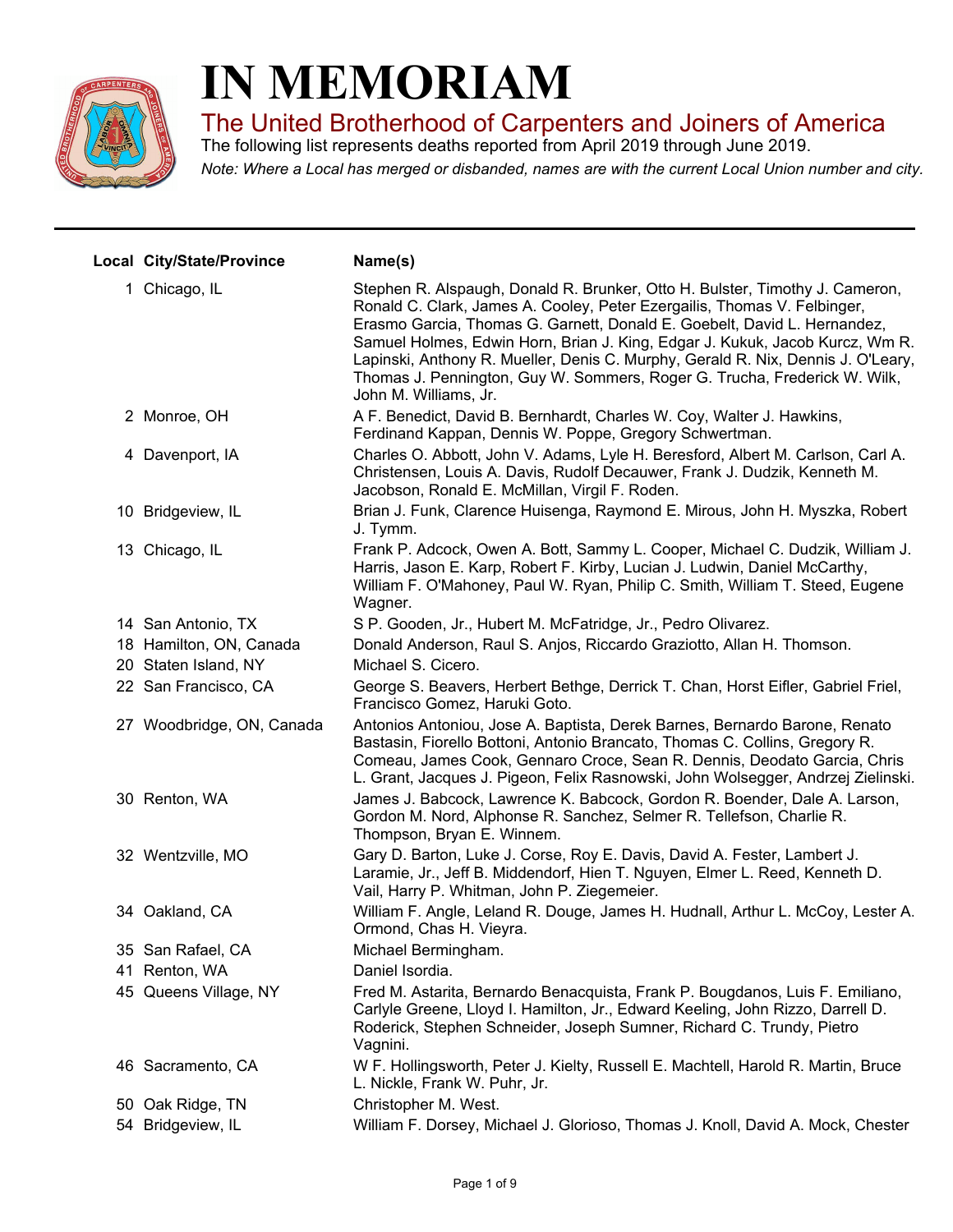| Local City/State/Province    | Name(s)                                                                                                                                                                                                                                                                                                                                                                                                                                                                                             |
|------------------------------|-----------------------------------------------------------------------------------------------------------------------------------------------------------------------------------------------------------------------------------------------------------------------------------------------------------------------------------------------------------------------------------------------------------------------------------------------------------------------------------------------------|
|                              | W. Skiba, Tom D. Skinner, Frank Tuma.                                                                                                                                                                                                                                                                                                                                                                                                                                                               |
| 56 Boston, MA                | Mark N. Leblanc, Edward J. Melanson, Packie Shea.                                                                                                                                                                                                                                                                                                                                                                                                                                                   |
| 58 Chicago, IL               | Jerry W. Baumgarten, Jozef Bogusz, Kenneth R. Brady, Harold S. Cooper,<br>Jeffrey R. Cork, John D. Crowden, Marion Dellabetta, Greg W. Elliott, Jimmy A.<br>Glugla, Ronald M. Greifenkamp, Raymond J. Kennedy, Robert A. Koltz,<br>Christopher A. Krzak, Thomas E. Lemke, George Linczmaier, James T.<br>McGinnis, Robert B. Morris, Per Pedersen, Ronald J. Petykowski, Joaquin<br>Rosales, Gerald S. Rychlik, Karl R. Schaller, Andrew Szimon, Robert Tralmer.                                    |
| 59 Spokane, WA               | Richard Berger, Kenneth M. Chaplin, Haskell D. Toney.                                                                                                                                                                                                                                                                                                                                                                                                                                               |
| 68 Saint Paul, MN            | Scott A. Gossel, Franklin H. Hart, Jr.                                                                                                                                                                                                                                                                                                                                                                                                                                                              |
| 70 Mount Vernon, WA          | Earlie Franks, A H. Wennerberg.                                                                                                                                                                                                                                                                                                                                                                                                                                                                     |
| 74 Hixson, TN                | Zane L. Albritton, James H. Fritts, Max J. Thomas, Jr.                                                                                                                                                                                                                                                                                                                                                                                                                                              |
| 82 Great Falls, MT           | Clarence L. Counsell.                                                                                                                                                                                                                                                                                                                                                                                                                                                                               |
| 83 Lwr Sackville, NS, Canada | Martin J. Daye.                                                                                                                                                                                                                                                                                                                                                                                                                                                                                     |
| 92 St Louis, MO              | Roy H. Aff, Walter M. Hughes, Daniel A. Motz, Jr., Harold J. Reiss.                                                                                                                                                                                                                                                                                                                                                                                                                                 |
| 93 Ottawa, ON, Canada        | Marcel Bellemare, Francisco Desousa.                                                                                                                                                                                                                                                                                                                                                                                                                                                                |
| 97 St Louis, MO              | Richard F. Albert, Richard L. Arens, John J. Catalano, Ted B. Downey, Donald A.<br>Dufaux, Frederick I. Duggan, Jesse D. Eveland, Walter W. Fallert, Steve W.<br>Frauenhoffer, Charles Gittemeier, Daniel J. Kory, Anthony R. Kroeter, Richard T.<br>Niehaus, Vernon L. Philipps, Robert M. Rozanski, Richard F. Schneider, Paul J.<br>Stohl, Harold B. Sykora, Barry W. Tampow, Vernie D. Taylor, Kenneth R. Tharp,<br>Sr., Jacob Weber, Eugene J. Wetzel, Thomas E. Worley.                       |
| 100 Lansing, MI              | Thomas J. Dereske.                                                                                                                                                                                                                                                                                                                                                                                                                                                                                  |
| 102 Livermore, CA            | Michael A. Belsher, Stanley A. Boren, Jr.                                                                                                                                                                                                                                                                                                                                                                                                                                                           |
| 106 Altoona, IA              | Leo W. Angelo, Charles S. Elston.                                                                                                                                                                                                                                                                                                                                                                                                                                                                   |
| 110 St Joseph, MO            | Robert S. Cockrell, Russell D. Collins, Robert L. Houp, Charles J. Jaegle, Jack L.<br>Thieme, Daniel J. Thompson, Brian C. Tritten, Ermit M. Wiedmaier.                                                                                                                                                                                                                                                                                                                                             |
| 129 Lacey, WA                | Gregory A. Black, Sam Hill, Gerald R. Olson.                                                                                                                                                                                                                                                                                                                                                                                                                                                        |
| 133 Terre Haute, IN          | Jason M. Forsythe, Charles L. Jones, Steve E. McConnell.                                                                                                                                                                                                                                                                                                                                                                                                                                            |
| 136 Monroe, OH               | Robert L. Bashore, Sr., Dale Crawford, Lewis F. Kramer, David L. Rose, Leo<br>Skaggs, Robert D. Swope.                                                                                                                                                                                                                                                                                                                                                                                              |
| 152 Martinez, CA             | Thomas J. Coker, Mark D. Daddario, Christopher R. Davi, George Injayan,<br>Clarence R. Klein, Richard L. Lambert, John K. Leferink, Steven Roarke, David J.<br>Saller, Ronald A. Sbranti, Gregory Tobias.                                                                                                                                                                                                                                                                                           |
| 157 New York, NY             | Robert Abrahamsen, Vincent Avallone, Wallace E. Bjork, Donald Braband, John<br>Branley, Luigi Cappella, Gerardo Caradonna, Denis Driscoll, Melvin Eckhaus,<br>Anton Frankola, Thomas J. Geoghegan, Remo Giammarco, Peter Giancecchi,<br>William C. Horneman, Jolexis Jaramillo, Odell Johnson, Bernt V. Klimek, Richard<br>L. Lawson, Patrick Minniter, Sal Paternostro, Lindy L. Rivera, Frederick Sirico,<br>Franklin D. Smith, Wesley Smith, Michael Stama, Dennis Steakin, Anthony<br>Tomasino. |
| 158 Philadelphia, PA         | Albert P. Agar, August A. Bald, Donald Battaglini, Patrick Fenerty, Curtis L.<br>George, Samuel S. Hunt, Antonio lezzi, Anthony Kogue, Mario Londra, John T.<br>Plomchok, David A. Pray, Jeff Tesler, Louis J. Tomaselli, L J. Walker.                                                                                                                                                                                                                                                              |
| 161 Kenosha, WI              | Ray E. Smith, Richard L. Spang.                                                                                                                                                                                                                                                                                                                                                                                                                                                                     |
| 164 Philadelphia, PA         | Charles E. Aukamp, John Helmig, Seamus B. McCluskey, Eugene McLaughlin,<br>Sr., Otto Suttmann, Joseph J. Turner, John W. Waters, Jr.                                                                                                                                                                                                                                                                                                                                                                |
| 167 Allentown, PA            | Fenton J. Carroll, N F. Dachille, Earl R. Dieterly, Gregory D. Dodson, Kenneth W.<br>Donaldson, William J. Elder, Adolph H. Haberle, James Lemon, Jr., Giuseppe A.<br>Panetta, Shawn M. Townley, Robert H. Zehner, Michael Zukowski.                                                                                                                                                                                                                                                                |
| 171 Youngstown, OH           | Edward J. Bartos, Clarence C. Cogar, Vincent Forte, Robert D. Hughes, Sr.                                                                                                                                                                                                                                                                                                                                                                                                                           |
| 174 Joliet, IL               | John R. Armstrong, Roger C. Ierardi, Harry Martin, William W. Wood.                                                                                                                                                                                                                                                                                                                                                                                                                                 |
| 175 Louisville, KY           | Thomas B. Brangers, William R. Caughey.                                                                                                                                                                                                                                                                                                                                                                                                                                                             |
| 180 Vallejo, CA              | Jose Arreola, Mark E. Ballard, Tommy W. Cantrell, Clayton D. Fraga, Harvey                                                                                                                                                                                                                                                                                                                                                                                                                          |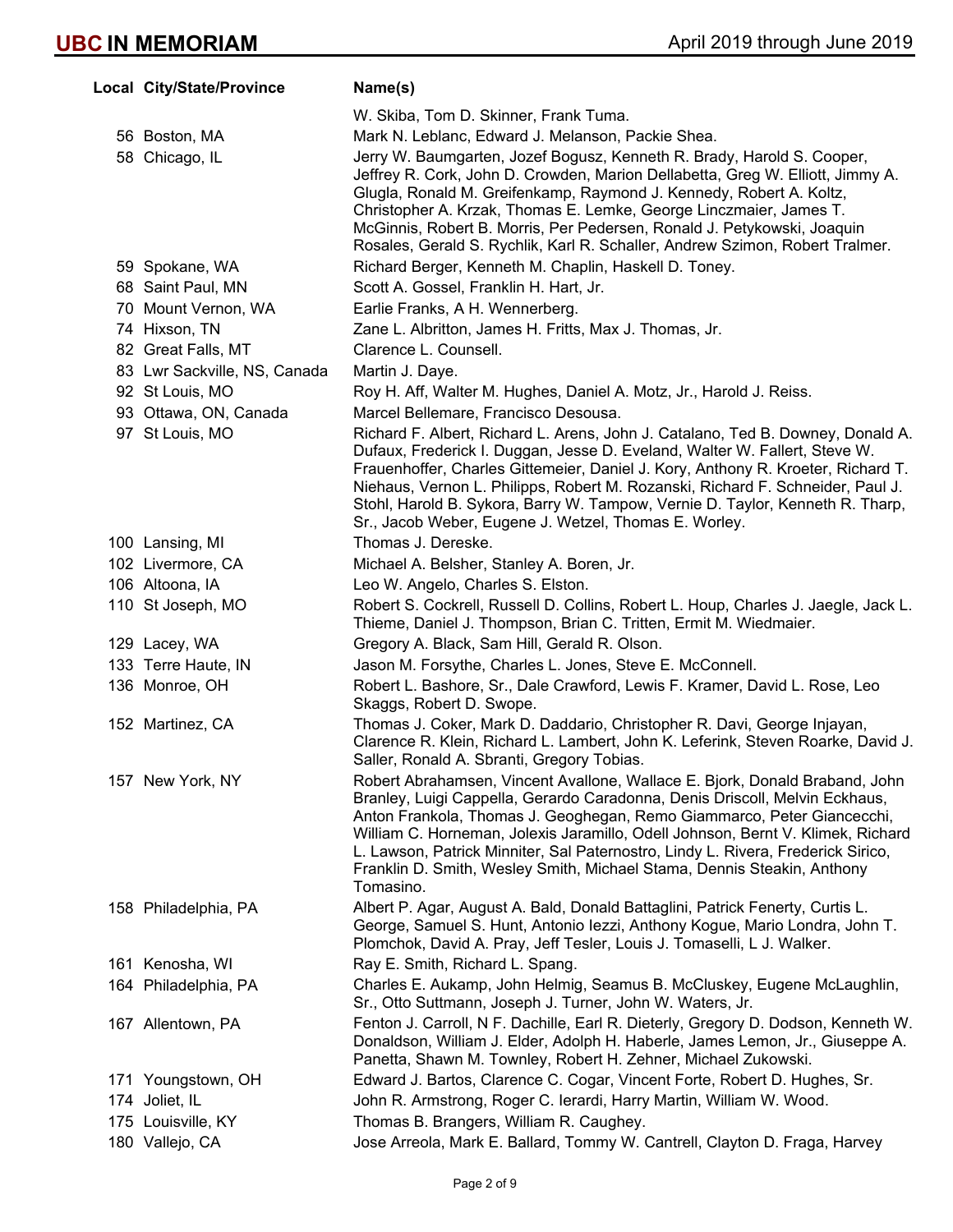| Local City/State/Province | Name(s)                                                                                                                                                                                                                                                                                                                                        |
|---------------------------|------------------------------------------------------------------------------------------------------------------------------------------------------------------------------------------------------------------------------------------------------------------------------------------------------------------------------------------------|
|                           | Freese, Michael B. Harwood, Mateo S. Lopez, Edward Vasconcellos, Billy Wright                                                                                                                                                                                                                                                                  |
| 186 Steubenville, OH      | Robert E. Dunn, George M. Reese, William A. Sweeney.                                                                                                                                                                                                                                                                                           |
| 197 Upper Marlboro, MD    | John R. Christenson, Chas F. Dubs, Robert E. Green, Teodoro Gutierrez-Ortiz,<br>Wm L. Hanger, Jr., Maurice A. Harris, Chas D. Huber, Andrew Kolman, Jeffrey S.<br>Nesbit, James C. Rolen, Glenn T. Runkles, Leo L. Thomas, Hilario Vasquez,<br>Benny L. Weese, Irving R. West.                                                                 |
| 200 Columbus, OH          | Larry S. Beal, Sr., Frank F. Centofanti, Clifford J. Czarniecki, Otis M. Harr,<br>Thomas E. Nungester, Keith W. Radcliffe, Ronald E. Ratliff, Timothy L. Ratliff,<br>Robert J. Schneider, Stanley Whited.                                                                                                                                      |
| 201 Wichita, KS           | Franklin D. Blasi, Arden L. Vestal, Ervin Wiechman.                                                                                                                                                                                                                                                                                            |
| 202 Grayling, MI          | Robert D. Berryhill, Richard J. Schaub.                                                                                                                                                                                                                                                                                                        |
| 205 Ashland, VA           | John E. Bookhart, George W. Durrence, James F. Fleshman.                                                                                                                                                                                                                                                                                       |
| 213 Los Angeles, CA       | Daniel J. Gonzalez.                                                                                                                                                                                                                                                                                                                            |
| 215 Lafayette, IN         | Thomas Breimhorst.                                                                                                                                                                                                                                                                                                                             |
| 217 Foster City, CA       | Joseph F. Baldanzi, Wiley G. Bevis, Homer Bryant, Frank A. Cavallero, Alvin<br>Cunha, John M. Hagen, Michael P. Harrigan, Louis Matas, Michael C. Rodriguez,<br>Jose L. Silva, Richard C. Triguiro, James L. Williams.                                                                                                                         |
| 219 Wilmington, DE        | Edward R. Fifer, Jr., Henry A. Hastings.                                                                                                                                                                                                                                                                                                       |
| 225 Atlanta, GA           | Joseph E. Willis.                                                                                                                                                                                                                                                                                                                              |
| 237 East Peoria, IL       | Clair J. Branch, Mike B. DeVos, James M. Gasperi, Larry F. Hines, Carl J.<br>Mansfield, Glenn A. Paddock, Robert F. Savant.                                                                                                                                                                                                                    |
| 243 Champaign, IL         | Eric P. Catron, Danny L. Davis, Harvey G. Phillips, Richard W. Tirevold.                                                                                                                                                                                                                                                                       |
| 250 Lakemoor, IL          | Joseph T. Broderick, Karl Christophersen, James R. Cooprider, Eugene Czerech,<br>James A. Erickson, Carlos Flores, Jason R. Gust, Ronald A. Kamysz, David R.<br>Krepel, Daryle H. Kunde, Hugo Muniz, Ben G. Neumann, John M. O'Shea, Walter<br>E. Osteen, Bruce A. Pearson, Charles E. Piske, Andrew P. Poppe, Donn<br>Rottman, John R. Schar. |
| 251 Edison, NJ            | Fred A. Anderson, Angelo N. Bonaccorsi, Jr., Robert E. Hurbanek, Robert C.<br>Mikut, Norman Robinsky.                                                                                                                                                                                                                                          |
| 252 Philadelphia, PA      | William A. Yeager.                                                                                                                                                                                                                                                                                                                             |
| 253 Hackensack, NJ        | Larry Butera, Saverio S. Donato, John W. Enright, Jr., John A. Galinus, Anthony<br>Ilacqua, John A. Kovalik, John Muir, Laszlo Polereczki, Fred Schiess, Lee A.<br>Tucker, Ludwig F. Weippert.                                                                                                                                                 |
| 254 Edison, NJ            | Daniel J. Cramer, Louis J. Grande, Dale R. Hicks, Leo A. Inglin, Albert G. Lasso,<br>Edward J. Pedersen, Carmelo V. Sansotta, Robert Snure.                                                                                                                                                                                                    |
| 255 Hammonton, NJ         | Harry F. Adams, Justin J. Cigolini, Albert F. Cipolone, Roger L. Daoust, Edward<br>Gihorski, Daniel K. Pierson, Werner A. Rath, R W. Schellhas, Wayne D.<br>Springstead, Joseph E. Stevens, Sr., Leo G. Stoehr, James A. Thompson.                                                                                                             |
| 256 Savannah, GA          | William R. Odom, Sr.                                                                                                                                                                                                                                                                                                                           |
| 264 Pewaukee, WI          | Corey D. Eggert, Frank J. Matousek, Gerald J. Patterson, Roy L. Rusch.                                                                                                                                                                                                                                                                         |
| 270 Springfield, IL       | Ralph R. Calvert, Michael D. Mulligan.                                                                                                                                                                                                                                                                                                         |
| 271 Eugene, OR            | John W. Counts, Donald E. Smith.                                                                                                                                                                                                                                                                                                               |
| 272 Chicago Heights, IL   | Earl D. Bell, Jesse Carrillo, Leon J. Dourlet, Roy P. Farmer, Robert F. Griner,<br>Rosendo Hernandez, Edward H. Kopfman, Reno J. Nickele, Anthony Perez, Larry<br>D. Peterson, Bernard J. Pfieffer, Orville L. Rigney, Harvey Terpstra, James G.<br>Uher, Joseph E. Ward, Rudolph V. Watka.                                                    |
| 276 Cheektowaga, NY       | Kurt K. Aeckerle, Harold Brown, Norman Ewert, James Fasciano, Howard M.<br>Foster, Al B. Jones, Donald A. Macchioni, Charles E. Rogers, Jr., Stuart H. Short,<br>Geoffrey Ward.                                                                                                                                                                |
| 277 Binghamton, NY        | Zakariya Abdullah, Ralph Ariola, Robert R. Castaldo, Joseph G. Paragi, Richard<br>L. Parmelee, Frank L. Simmons, Kim L. Vosburg.                                                                                                                                                                                                               |
| 279 Hopewell Junction, NY | Raymond Azzaro, Mario Baldassarra, Rodolfo Cristiano, Louis Dolfinger, Jr., Johr<br>P. Harlan, Thomas P. Howe, Vincent T. Longobardi, Bela Szolnoki.                                                                                                                                                                                           |
| 283 Augusta, GA           | Cleve C. Dixon, Jr., Matthew D. Ruehmer.                                                                                                                                                                                                                                                                                                       |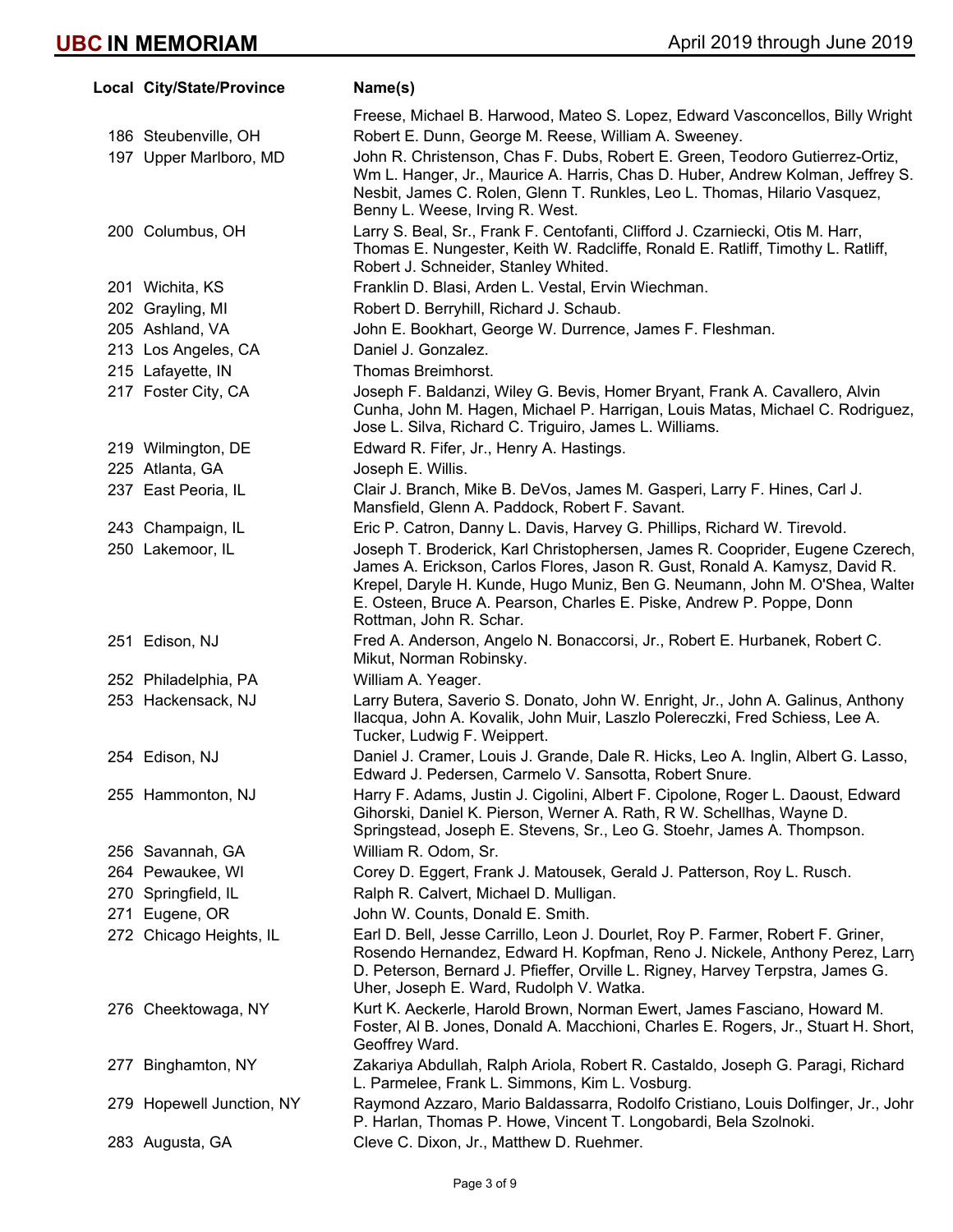| Local City/State/Province | Name(s)                                                                                                                                                                                                                                                                                 |
|---------------------------|-----------------------------------------------------------------------------------------------------------------------------------------------------------------------------------------------------------------------------------------------------------------------------------------|
| 285 Akron, OH             | C K. Gardner, David G. Mazzan, C C. McDonald, Wayne E. Mizer, Alan F.<br>Owens, Thomas T. Stanger, Jason A. Thompson, Rudolf Weber, Lawrence R.<br>Zintel.                                                                                                                              |
| 290 Hauppauge, NY         | Robert M. Aho, Charles M. Bona, Frank A. Bono, Albert H. Cox, Richard Forelli,<br>Timothy M. Gibson, John Godden, Ronald J. Graebe, George O. Houland, Bertil<br>Lindell, Dominick Malusa, Daniel R. Marriott, Paul E. Mathis, Dominic L.<br>Pascucci, Robert M. Raby, Thomas J. Regan. |
| 291 Albany, NY            | Walter D. Deay, Leon C. Pajak, Bernard A. Pariseau, Arthur H. Relyea, Jr.,<br>Chester P. South, John G. Teauhey.                                                                                                                                                                        |
| 301 Indianapolis, IN      | Gerald D. Branaman, Larry D. Guthrie, Thomas L. Mattingly, Jimmie W. Perry,<br>Stephen L. Pitts, Ivan L. Skaggs, Raymond Sturm.                                                                                                                                                         |
| 310 Rothschild, WI        | Bert R. Pieper, III.                                                                                                                                                                                                                                                                    |
| 311 Joplin, MO            | Ralph A. Barger, Billy D. Henson.                                                                                                                                                                                                                                                       |
| 314 Madison, WI           | Martin Armenta, Howard Chapman, Monroe Hein, Robert J. Hinrichs, Robert E.<br>Jacobson, Oscar C. Keller, John A. McMahon, Jerome O. Nordness, Mark D.<br>Pertzborn, Thomas J. Stout.                                                                                                    |
| 315 Kansas City, MO       | Wayne E. Becker, John H. Butrick, Jr., Fredrick D. Clemons, John R. Daniels,<br>Norman G. Davis, Glenn R. Dille, Vincent M. Kobolt, Mark V. Ludden, Alfred<br>Neugebauer, Dakota L. O'Sullivan, Harold E. Rainey, Adolph I. Roberts, Dale J.<br>Shafer, Charles H. Winter.              |
| 318 Pelham, AL            | Kenneth D. Roosa, Jr.                                                                                                                                                                                                                                                                   |
| 322 Saint Paul, MN        | Adrian Athey, Leslie D. Bever, Bruce C. Bitzer, Josh L. Blackledge, Robert R.<br>Bruski, David V. Johnson, Harvey W. Johnson, Leonard Nitschke, Bernard J.<br>Pruse, Kenneth M. Rolfhus, Vernon G. Strehlow, Pao K. Yang.                                                               |
| 326 Yalesville, CT        | Frank Bologna, Joseph J. Bonilla, George P. Callaghan, Scott Dolloff, Irving J.<br>Henk, Robert J. Kruszewski, Roger W. Leblanc, Hermel R. Levesque, Joseph L.<br>Maher, Vincent J. Montanaro, Matthew C. Nagle, Jr., Donald L. Pendleton, Rober<br>Sheard.                             |
| 327 Dorchester, MA        | Nicholas J. Fiorello, John Flaherty, James F. Locke, Kenneth G. McDonough,<br>Arthur V. Sullivan, Stephane Veilleux.                                                                                                                                                                    |
| 328 Cambridge, MA         | Denis A. Arnold, Robert E. Cataldo, Lawrence Craffey, Anthony N. Davolio, Sean<br>A. Farrelly, Richard C. Leslie, Joseph F. Martinelli, Steven McDonough, Kenneth<br>A. Spencer, Yves Tardif, Normand R. Thibault.                                                                      |
| 329 Oklahoma City, OK     | Elmer C. Bobbitt, B R. Thomas.                                                                                                                                                                                                                                                          |
| 330 Warwick, RI           | Olivier Barrette, Jr., Robert P. Caito, Remo Cicchelli, Thomas D. Morris, Philip<br>Rivard, David J. Rositer.                                                                                                                                                                           |
| 336 Worcester, MA         | William J. Bartini, Robert C. Bennett, Robert F. Berndt, Leo R. Dufault, Harold J.<br>Gionet, Homer J. Goldie, Stephen Grybowski, Mark L. Newsome, Louis P.<br>Renaud, Richard F. Thibeault, Gary C. Worden.                                                                            |
| 339 Wilmington, MA        | Ramiro G. Correia, Carl W. Easterlind, Jr., Michael Frasca, Roger Goguen, Craig<br>A. Lombardo, Real A. Mathieu, Brian S. Moran, Matthew R. Pendergast, Miguel<br>M. Sousa.                                                                                                             |
| 343 Winnipeg, MB, Canada  | Henry F. Gebel, Cesar A. Hinostroza, Thomas W. Kirner.                                                                                                                                                                                                                                  |
| 344 Pewaukee, WI          | Frank M. Kearney, Stanley Orlikowski, Alfred L. Sawatske, Allan L. Shafer, Karl<br>A. Swanson.                                                                                                                                                                                          |
| 346 Randolph, MA          | Arthur G. Davies, Robert J. Duffney, Ernest C. Salamone, Steve W. Thetonia.                                                                                                                                                                                                             |
| 349 Portland, ME          | Dennis C. Curtis, Moulton R. Jones, Jr., Vincent J. Lukas, Todd C. Lyon, Stanley<br>R. Munson, Stephen D. Taylor, Jr.                                                                                                                                                                   |
| 351 Rossford, OH          | Robert L. Disher, William M. Farkas, Howard G. Heinze, Matt J. Hudson, Walter<br>D. Huyck, Thomas J. Peternel, Sr., Verlin A. Rice, Robert H. Whaley.                                                                                                                                   |
| 352 Manchester, NH        | E W. Bennett, Jr., Earl D. Chase, Norman Grenier, Rene J. Leblanc, Raoul G.<br>Patient, Vasilios C. Tsourvakas.                                                                                                                                                                         |
| 357 Paducah, KY           | J C. Daugherty.                                                                                                                                                                                                                                                                         |
| 364 Indianapolis, IN      | Stanley B. Mathis.                                                                                                                                                                                                                                                                      |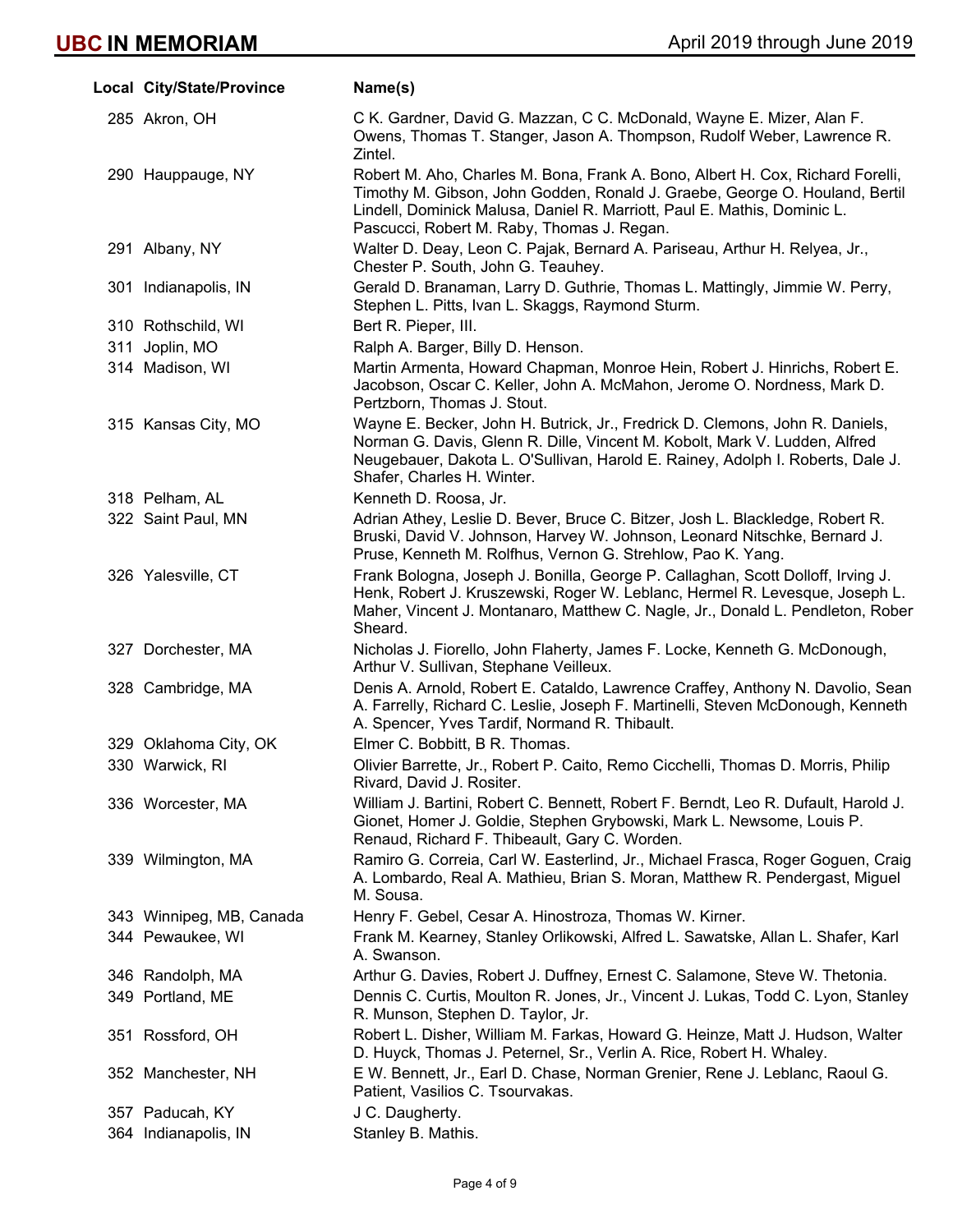| Local City/State/Province  | Name(s)                                                                                                                                                                                                                                                                                                                                                                                                               |
|----------------------------|-----------------------------------------------------------------------------------------------------------------------------------------------------------------------------------------------------------------------------------------------------------------------------------------------------------------------------------------------------------------------------------------------------------------------|
| 373 Cleveland, OH          | Robert L. Allen, Noel Howard, Ray A. Pearce.                                                                                                                                                                                                                                                                                                                                                                          |
| 397 Port Hope, ON, Canada  | James P. Griffin, Bruno Martin.                                                                                                                                                                                                                                                                                                                                                                                       |
| 405 San Jose, CA           | Michael D. Black, Lemuel L. Donoho, Pervis Evans, James M. Madu, Greg P.<br>Moreci, John E. Polk.                                                                                                                                                                                                                                                                                                                     |
| 413 South Bend, IN         | Michael L. Bennett, Leland Holston, Robert A. Jones.                                                                                                                                                                                                                                                                                                                                                                  |
| 420 Sheakleyville, PA      | Donald E. Kennedy, Mike J. Shardy, Sr.                                                                                                                                                                                                                                                                                                                                                                                |
| 423 Duncansville, PA       | John A. Bove, Robert E. Custer, Rich T. Miller, Jr., Charles O'Connor, Carla J.<br>Robinette.                                                                                                                                                                                                                                                                                                                         |
| 426 Lebanon, PA            | Terry W. Harshbarger.                                                                                                                                                                                                                                                                                                                                                                                                 |
| 431 Lebanon, PA            | Richard K. Kurtz, George E. Rittle, Gerald T. Schwartz.                                                                                                                                                                                                                                                                                                                                                               |
| 432 Pittsburgh, PA         | Jos A. Anania, William S. Barron, Dominic Bucci, Robert F. McMahon, Raymond<br>E. Okorn, James 0. Pendleton, Gregory D. Small, Robert E. Sommers, Robert L.<br>York.                                                                                                                                                                                                                                                  |
| 435 Cleveland, OH          | Theo J. Boryk, Theodore L. Bush, IV, James M. Chapman, Robert P. Dimond,<br>Robert E. Dix, Clinton Hall, Andy Keba, Albert Korosi, Thomas C. Kubancik,<br>Eugene Lee, Jr., Alex Lev, Ronald L. Lowe, Emil Mackowski, Edw D. Mercier, Jr.,<br>David J. Roob, Theodore T. Sabat, John J. Sayles, Herman J. Seelye, Phillip G.<br>Simons, Michael A. Smerk, George R. Vogel, John Yurglic, Jr., Terence W.<br>Zimmerlin. |
| 436 Bridgeport, WV         | Ronald Flannery, Danny M. Fox, Russel D. Lake, Alvis W. Smith, Russell W.<br>Stewart, Jr.                                                                                                                                                                                                                                                                                                                             |
| 437 Portsmouth, OH         | James F. Arrington, Paul E. Hannah, Paul E. James, Homer E. Jenkins, Steven<br>L. Knapp.                                                                                                                                                                                                                                                                                                                              |
| 439 Bridgeport, WV         | Theodore R. Engle, Danny W. Meadows, Jr., Darrell W. Monday, Herman R.<br>Reese, Charles L. Spurlock.                                                                                                                                                                                                                                                                                                                 |
| 441 Pittsburgh, PA         | Howard W. Brown, Jr., Willis J. Bucheit, Ronald J. Heinlein, Harry L. Lippert,<br>James G. Lutes, Lester D. Snyder.                                                                                                                                                                                                                                                                                                   |
| 443 Pittsburgh, PA         | Harless G. Cook, James M. Wellington.                                                                                                                                                                                                                                                                                                                                                                                 |
| 445 Scranton, PA           | Paul A. Condurso, Elmer Peters.                                                                                                                                                                                                                                                                                                                                                                                       |
| 491 Baltimore, MD          | Christopher J. Croke, Roger C. Hewitt, Sr.                                                                                                                                                                                                                                                                                                                                                                            |
| 494 Tecumseh, ON, Canada   | Aaron Goulard, Patrick Malizia, Ugo Padoin.                                                                                                                                                                                                                                                                                                                                                                           |
| 505 Aptos, CA              | William F. Boracca, Joseph D. Cox, Jerry W. Harris, James H. Hazen.                                                                                                                                                                                                                                                                                                                                                   |
| 525 Kalamazoo, MI          | Donald O. Lash, Larry A. Ryggs, Donald P. Steele.                                                                                                                                                                                                                                                                                                                                                                     |
| 527 Nanaimo, BC, Canada    | Richard D. Campbell, Frank A. Kershaw.                                                                                                                                                                                                                                                                                                                                                                                |
| 548 St. Paul, MN           | Lloyd Kahlstorf, Curtis W. Leverton.                                                                                                                                                                                                                                                                                                                                                                                  |
| 555 Denver, CO             | Lawrence J. Bethel.                                                                                                                                                                                                                                                                                                                                                                                                   |
| 562 Long Beach, CA         | Charles Brawl, Jr., Julian D. Jeffery, Sergio Lopez.                                                                                                                                                                                                                                                                                                                                                                  |
| 579 Paradise, NL, Canada   | Harold E. Greeley, Michael M. O'Reilly, Robert E. Wells.                                                                                                                                                                                                                                                                                                                                                              |
| 605 Marina, CA             | Donald R. Canham, John A. Chioino.                                                                                                                                                                                                                                                                                                                                                                                    |
| 619 San Diego, CA          | Billy B. Albright, Vern L. Dolmage, Hans Norling, Norman R. Norton.                                                                                                                                                                                                                                                                                                                                                   |
| 634 Salem, IL              | Charles D. Pugh.                                                                                                                                                                                                                                                                                                                                                                                                      |
| 638 Marion, IL             | Jack R. Avery.                                                                                                                                                                                                                                                                                                                                                                                                        |
| 640 Metropolis, IL         | Kendrick L. Bloom.                                                                                                                                                                                                                                                                                                                                                                                                    |
| 661 Sylmar, CA             | Donald R. Barber, John E. Coleman, George E. Knox, Dennis R. O'Neal, Allen<br>Thronson.                                                                                                                                                                                                                                                                                                                               |
| 662 Freeburg, IL           | Jim Heatherly, Jr., Earl L. Kopp, Leonard L. Nelson, Sr., William E. Perry.                                                                                                                                                                                                                                                                                                                                           |
| 664 Wood River, IL         | Jeffrey R. Brangenberg, Wm Gotway, Jr., Robert L. Limbaugh.                                                                                                                                                                                                                                                                                                                                                           |
| 675 Woodbridge, ON, Canada | Joe Bartlett, Michele Cataneo, Ronald F. Collingwood, Tibor Fazekas, Leo Filion,<br>Desmond Khoia, Bosko Komadina, Yvan Lachance, Chris Leblanc, Dwayne<br>Mackenzie, Scott MacMillan, Natalie Pepin, Ante Puric, Pasquale Sciulli, Francois<br>Seguin, Nunzio Simone, Joe Sultana, Frank Szabo, Jr.                                                                                                                  |
| 687 Warren, MI             | Thomas E. Ament, James D. Beattie, Keith Brandemihl, Robt L. Charbonneau,                                                                                                                                                                                                                                                                                                                                             |
|                            |                                                                                                                                                                                                                                                                                                                                                                                                                       |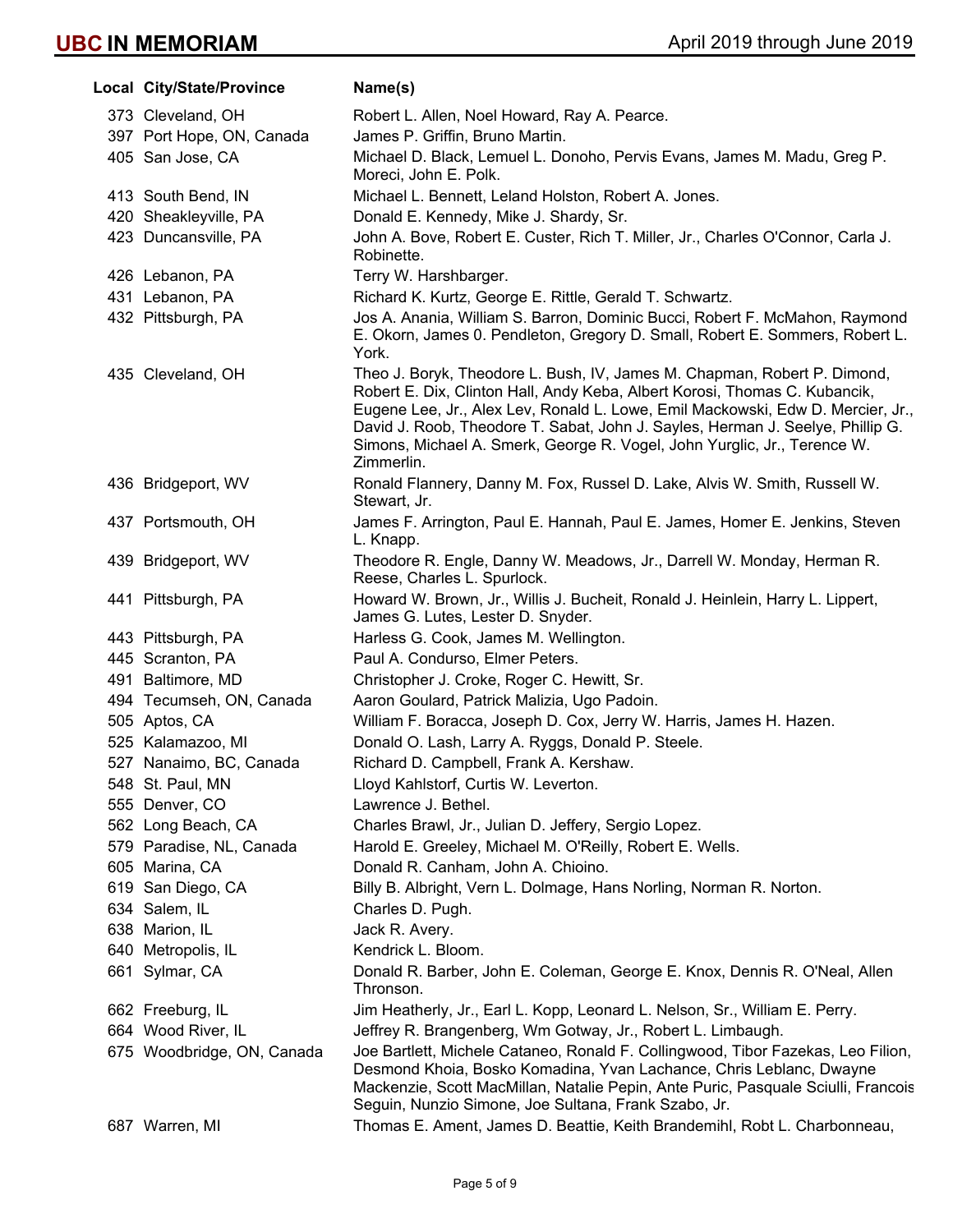| <b>Local City/State/Province</b> | Name(s)                                                                                                                                                                                                                                                                                                       |
|----------------------------------|---------------------------------------------------------------------------------------------------------------------------------------------------------------------------------------------------------------------------------------------------------------------------------------------------------------|
|                                  | William R. Cox, Mark W. Dawson, R M. Drinkhorn, Thomas J. Gillen, Walter<br>Godlewski, David J. Griffor, Sr., Gordon W. Hietala, Tim M. Houle, David F.<br>Kammer, Robert L. Lawrence, Gerald A. McCalley, Daniel McCracken, Michael S<br>McEown, Michael S. Mitchell, Bernard L. Shellman, Marcel R. Tanghe. |
| 690 Russellville, AR             | June M. Skinner.                                                                                                                                                                                                                                                                                              |
| 701 Fresno, CA                   | Kevin M. Lund, Pascual Rubio, Frank J. Sierra, Roger D. Smith, Allen R. Wiebe.                                                                                                                                                                                                                                |
| 702 Jacksonville, FL             | Joseph D. Crane, Adrian Palacios.                                                                                                                                                                                                                                                                             |
| 706 Saginaw, MI                  | James Burton, Donald L. Dennison.                                                                                                                                                                                                                                                                             |
| 713 Hayward, CA                  | Richard G. Beaupre, Earl C. Jones, Carl Lairson, Steven R. Mohulski, Peter R.<br>Normann, James A. Price, Harold Schauerman, Ronald M. Silva, Ronald J.<br>Smith, Oscar Tarango.                                                                                                                              |
| 714 Buena Park, CA               | David Gonzalez, Frederick W. Howe, Raymond W. Kruse.                                                                                                                                                                                                                                                          |
| 715 Cranford, NJ                 | Richard A. Chaya.                                                                                                                                                                                                                                                                                             |
| 716 St Louis, MO                 | Jesse M. Boure, Billy J. Harrison, Thomas F. Olds, Carl C. Uffman.                                                                                                                                                                                                                                            |
| 721 Whittier, CA                 | Howard A. Ballard, Tuan K. Bui, Salvador Capelo.                                                                                                                                                                                                                                                              |
| 723 Boston, MA                   | Andrew J. Dubuc, Terrance P. Murphy.                                                                                                                                                                                                                                                                          |
| 729 Baton Rouge, LA              | Aaron L. Arthur.                                                                                                                                                                                                                                                                                              |
| 731 Sheboygan, WI                | Eugene L. Blindauer, Wallace G. Norkosky.                                                                                                                                                                                                                                                                     |
| 735 Mansfield, OH                | Wilbert Bradley, Jr., Clark O. Repp, Jimmie Scarbrough.                                                                                                                                                                                                                                                       |
| 740 Woodhaven, NY                | James J. Dolan.                                                                                                                                                                                                                                                                                               |
| 744 Bellevue, OH                 | Charles P. Fresch.                                                                                                                                                                                                                                                                                            |
| 745 Honolulu, HI                 | Antonio J. Boneza, Jr., Clarence G. Ishibashi, Haruo Kakiuchi, George Kitahara,<br>Gene S. Matsushima, Shinichi Muta, Johnny C. Oshiro, Marcel M. Sagawa.                                                                                                                                                     |
| 746 Honolulu, HI                 | Robin L. Kern, Masaru Kimura.                                                                                                                                                                                                                                                                                 |
| 751 Santa Rosa, CA               | David L. Hanson, Lesley E. Rush.                                                                                                                                                                                                                                                                              |
| 777 Harrisonville, MO            | Joseph Fuller.                                                                                                                                                                                                                                                                                                |
| 790 Rock Falls, IL               | Wilmer L. Houck, R S. Millhouse, Stanley E. Wells.                                                                                                                                                                                                                                                            |
| 801 West Jordan, UT              | Orval Abbott, Stuart Memmott.                                                                                                                                                                                                                                                                                 |
| 804 Rothschild, WI               | Michael H. Wierzba.                                                                                                                                                                                                                                                                                           |
| 805 Camarillo, CA                | Barry L. Bradbury, Robert C. Coronado, Arthur A. Damiani.                                                                                                                                                                                                                                                     |
| 808 Idaho Falls, ID              | Thomas B. Cowgill, L B. Street.                                                                                                                                                                                                                                                                               |
| 909 Ontario, CA                  | Dan J. Seymore.                                                                                                                                                                                                                                                                                               |
| 926 Brooklyn, NY                 | R J. Abadiotakis, Herman A. Brown, Dominick F. Costa, Thomas Fitzpatrick,<br>Niles I. Orrego, Rudolph Williams.                                                                                                                                                                                               |
| 930 Saint Augusta, MN            | Joshua P. Garceau.                                                                                                                                                                                                                                                                                            |
| 943 Tulsa, OK                    | Mark E. Nunn.                                                                                                                                                                                                                                                                                                 |
| 945 Jefferson City, MO           | Gerald F. Wyss.                                                                                                                                                                                                                                                                                               |
| 948 Sioux City, IA               | Eddie G. Jones, Marvin Shadbolt.                                                                                                                                                                                                                                                                              |
| 951 Ontario, CA                  | Mike Meza, Matthew J. Zahler.                                                                                                                                                                                                                                                                                 |
| 955 Kaukauna, WI                 | Edgar H. Bartelt, Greg L. Grosskopf, Victor J. Pritzl.                                                                                                                                                                                                                                                        |
| 971 Reno, NV                     | Earnest L. Bugg, Barry Legenbauer, Calvin C. Mendonca, Billy W. Rials.                                                                                                                                                                                                                                        |
| 978 Springfield, MO              | Roger A. Blanchard, William J. Slavens.                                                                                                                                                                                                                                                                       |
| 1000 Tampa, FL                   | Brian L. Morris, Jerry D. Sasser, Arthur H. Simmons.                                                                                                                                                                                                                                                          |
| 1004 Lansing, MI                 | Gene E. Hannahs, Charles W. Sheldon.                                                                                                                                                                                                                                                                          |
| 1005 Merrillville, IN            | Donald L. Welch.                                                                                                                                                                                                                                                                                              |
| 1009 Paradise, NL, Canada        | Dennis J. White.                                                                                                                                                                                                                                                                                              |
| 1017 Portland, OR                | Gene L. Paul, Donald H. Shea, Robert Thomas.                                                                                                                                                                                                                                                                  |
| 1027 Lisle, IL                   | Stanley J. Adamczyk, Mario Castrejon, Walter Golus, Kurt A. Grote, Ronald J.<br>Malewicki, Zdenek Najman, Caroline J. Oconnell, Silvio Panozzo, Jose Roque,<br>Zbigniew Skik.                                                                                                                                 |
| 1045 Warren, MI                  | David J. Burry, Donald W. Gillis, Curtis J. King, Mark G. Mariotto, Robert V. Otis,                                                                                                                                                                                                                           |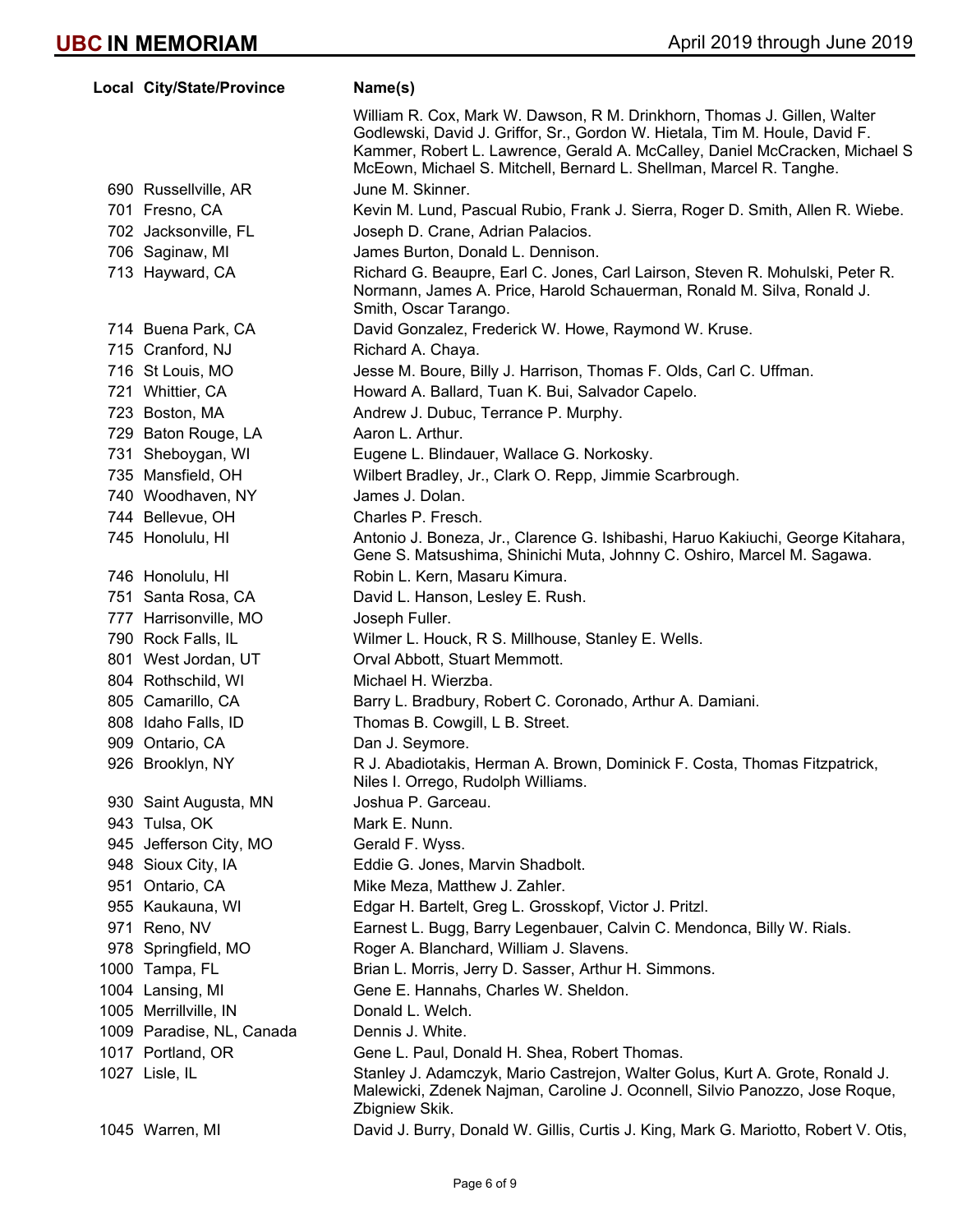| Local City/State/Province      | Name(s)                                                                                                                                                                                                                                                                                                                                                                                                                                                                                                                                                                                                                                                                                                                                                                                                                                                                                                                                                                                      |
|--------------------------------|----------------------------------------------------------------------------------------------------------------------------------------------------------------------------------------------------------------------------------------------------------------------------------------------------------------------------------------------------------------------------------------------------------------------------------------------------------------------------------------------------------------------------------------------------------------------------------------------------------------------------------------------------------------------------------------------------------------------------------------------------------------------------------------------------------------------------------------------------------------------------------------------------------------------------------------------------------------------------------------------|
|                                | John W. Parker, Scott I. Rybski, Anthony R. Strzelecki.                                                                                                                                                                                                                                                                                                                                                                                                                                                                                                                                                                                                                                                                                                                                                                                                                                                                                                                                      |
| 1056 Kaukauna, WI              | Gerald E. Geise, Sr., James G. Krueger, James L. Lacourt, Scott C. Millard, Jay<br>C. Peterson, Thomas P. Violetto.                                                                                                                                                                                                                                                                                                                                                                                                                                                                                                                                                                                                                                                                                                                                                                                                                                                                          |
| 1074 Eau Claire, WI            | Carl L. Sulik.                                                                                                                                                                                                                                                                                                                                                                                                                                                                                                                                                                                                                                                                                                                                                                                                                                                                                                                                                                               |
| 1076 Greenwood, IN             | George R. Andrus, William R. Arthur, Thomas K. Foltz, Gene A. Helton, Charles<br>E. Lawrence, Richard W. Sylvester, Robert B. Whitledge, Larry T. Young, Jr.                                                                                                                                                                                                                                                                                                                                                                                                                                                                                                                                                                                                                                                                                                                                                                                                                                 |
| 1090 Akron, OH                 | Francis A. Collier, Edward F. Combs, Robert L. Dawn, Timothy J. Edwards,<br>Charles Holmes, Jr., Warren Hughett, Gordon J. Knotts, Heinz G. Rock, Bert<br>Sparks, Sr., Scottie D. Stewart, Raymond A. Thomas, Steven A. Tubb, Albert E.<br>Valentour.                                                                                                                                                                                                                                                                                                                                                                                                                                                                                                                                                                                                                                                                                                                                        |
| 1091 Bismarck, ND              | Arthur A. Alexander, Scott D. Alfstad, Floyd Almer, Cyndee L. Alpert, Robert A.<br>Balfour, Sylvester E. Berg, Don Bergstrom, Vincent F. Bren, Klamantz C.<br>Brunner, Jack L. Buchholtz, Robert E. Busch, Ralph W. Charvat, Lucien<br>Croonenberghs, Rasmus Dirk, Lyle D. Dodds, Delvern P. Dvorak, Marvin P.<br>Dvorak, Jack F. Eckroth, Greg E. Elhard, Otto Erdle, Calvin J. Erhardt, Mike T.<br>Herberholz, Keith Herold, Waldo W. Hintz, Morrice Hoffer, Galen H. Jacobson,<br>Jerome A. Jangula, Thomas L. Joblinski, John J. Johs, Scott M. Klingenstein,<br>Adam Klug, Jr., Tammy L. Krank, Evelyn A. Krebs, Raymond P. Lais, Thadius M.<br>Lais, Patrick J. Lemer, Steve J. Lipp, Richard A. Longtine, Ewald J. Mohl, Don C.<br>Monger, Veryl J. Morast, Lester D. Nilson, Noel R. Noakes, Tim Rohr, Marie Roll,<br>Victor Roller, Ruben Schlichenmayer, Peter Schneider, Duane J. Stark, Daniel H.<br>Sticka, Richard M. Twete, Adam E. Wald, Mike C. Walleen, Edward P. Ziegler. |
| 1098 Baton Rouge, LA           | Lester Myers, Hobert W. Smith, Jr., Provosty P. Tassin.                                                                                                                                                                                                                                                                                                                                                                                                                                                                                                                                                                                                                                                                                                                                                                                                                                                                                                                                      |
| 1102 Warren, MI                | Bill C. Armstrong, Joseph A. Bommarito, Michael E. Gerald, Thomas J. Goolsby,<br>Sr., Donald L. Harris, Kenneth Klimek, Larry M. Mollohan, Taylor B. Perryman,<br>Craig P. Suokas, Robert E. Waller.                                                                                                                                                                                                                                                                                                                                                                                                                                                                                                                                                                                                                                                                                                                                                                                         |
| 1121 Framingham, MA            | Francis L. Keene, Vincent E. Lovell, Jr., John H. O'Brien, Robert Vertullo.                                                                                                                                                                                                                                                                                                                                                                                                                                                                                                                                                                                                                                                                                                                                                                                                                                                                                                                  |
| 1143 LaCrosse, WI              | Andrew M. Buck.                                                                                                                                                                                                                                                                                                                                                                                                                                                                                                                                                                                                                                                                                                                                                                                                                                                                                                                                                                              |
| 1151 Thunder Bay, ON, Canada   | Glen I. Kitching, Fred Martinson.                                                                                                                                                                                                                                                                                                                                                                                                                                                                                                                                                                                                                                                                                                                                                                                                                                                                                                                                                            |
| 1163 Syracuse, NY              | Bryan H. Domros, John J. Eason, George A. Osterlitz, Douglas M. Thompson.                                                                                                                                                                                                                                                                                                                                                                                                                                                                                                                                                                                                                                                                                                                                                                                                                                                                                                                    |
| 1176 Fargo, ND                 | Robert J. Jamsa.                                                                                                                                                                                                                                                                                                                                                                                                                                                                                                                                                                                                                                                                                                                                                                                                                                                                                                                                                                             |
| 1185 Lisle, IL                 | Donald R. Grosskopf, John Perez, Floyd R. Wallace.                                                                                                                                                                                                                                                                                                                                                                                                                                                                                                                                                                                                                                                                                                                                                                                                                                                                                                                                           |
| 1192 Birmingham, AL            | Joel L. Elam.                                                                                                                                                                                                                                                                                                                                                                                                                                                                                                                                                                                                                                                                                                                                                                                                                                                                                                                                                                                |
| 1209 Florence, AL              | Leonard Terry, Jr.                                                                                                                                                                                                                                                                                                                                                                                                                                                                                                                                                                                                                                                                                                                                                                                                                                                                                                                                                                           |
| 1234 Warren, MI                | Charles T. Carney, Terry L. Hulme, Richard W. Kirchoff, Sr., Robert W. Tuisku,<br>Dennis M. Tyler, Ronald Verellen, Anthony L. Williams.                                                                                                                                                                                                                                                                                                                                                                                                                                                                                                                                                                                                                                                                                                                                                                                                                                                     |
| 1260 Iowa City, IA             | Dan L. Denson, Jay D. LaRue.                                                                                                                                                                                                                                                                                                                                                                                                                                                                                                                                                                                                                                                                                                                                                                                                                                                                                                                                                                 |
| 1263 Kennesaw, GA              | Gary M. Filla, Michael L. Organ.                                                                                                                                                                                                                                                                                                                                                                                                                                                                                                                                                                                                                                                                                                                                                                                                                                                                                                                                                             |
| 1266 Austin, TX                | Jesus Garcia, Oscar C. Puckett.                                                                                                                                                                                                                                                                                                                                                                                                                                                                                                                                                                                                                                                                                                                                                                                                                                                                                                                                                              |
| 1281 Anchorage, AK             | Gerald A. Michel.                                                                                                                                                                                                                                                                                                                                                                                                                                                                                                                                                                                                                                                                                                                                                                                                                                                                                                                                                                            |
| 1306 Papillion, NE             | Zach A. Koziel.                                                                                                                                                                                                                                                                                                                                                                                                                                                                                                                                                                                                                                                                                                                                                                                                                                                                                                                                                                              |
| 1310 St Louis, MO              | Kenneth D. Camp, Bruce W. O'Donnell.                                                                                                                                                                                                                                                                                                                                                                                                                                                                                                                                                                                                                                                                                                                                                                                                                                                                                                                                                         |
| 1319 Albuquerque, NM           | Orville G. Akins, R L. Armstrong, Juan J. Duran, Elauterio D. Franco, Charles D.<br>Martinez, Errol Neuhaus, Ferman Silago.                                                                                                                                                                                                                                                                                                                                                                                                                                                                                                                                                                                                                                                                                                                                                                                                                                                                  |
| 1325 Edmonton, AB, Canada      | Clint R. Brown, Nick Melenka, Douglas S. Minter, Osman Mohamed, Joe Pretto,<br>Reinhold Rohheuser, Aaron G. Stewart.                                                                                                                                                                                                                                                                                                                                                                                                                                                                                                                                                                                                                                                                                                                                                                                                                                                                         |
| 1370 Prince George, BC, Canada | Dennis Nojonen.                                                                                                                                                                                                                                                                                                                                                                                                                                                                                                                                                                                                                                                                                                                                                                                                                                                                                                                                                                              |
| 1382 Rochester, MN             | Keith B. Ryan.                                                                                                                                                                                                                                                                                                                                                                                                                                                                                                                                                                                                                                                                                                                                                                                                                                                                                                                                                                               |
| 1386 Hanwell, NB, Canada       | Matthew F. Blair, Joseph D. Cummings, Peter Kennedy-Mills, Claude LeBlanc,<br>Reginald Martin, Walter J. McLaughlin.                                                                                                                                                                                                                                                                                                                                                                                                                                                                                                                                                                                                                                                                                                                                                                                                                                                                         |
| 1421 Arlington, TX             | Rusty W. Egan.                                                                                                                                                                                                                                                                                                                                                                                                                                                                                                                                                                                                                                                                                                                                                                                                                                                                                                                                                                               |
| 1445 Topeka, KS                | Millard E. Murray, Earl F. Shutt.                                                                                                                                                                                                                                                                                                                                                                                                                                                                                                                                                                                                                                                                                                                                                                                                                                                                                                                                                            |
| 1460 Edmonton, AB, Canada      | Gary A. Keith, Chris W. Krucik, Russell H. Pleuter, Donald Pyska, Fred W.                                                                                                                                                                                                                                                                                                                                                                                                                                                                                                                                                                                                                                                                                                                                                                                                                                                                                                                    |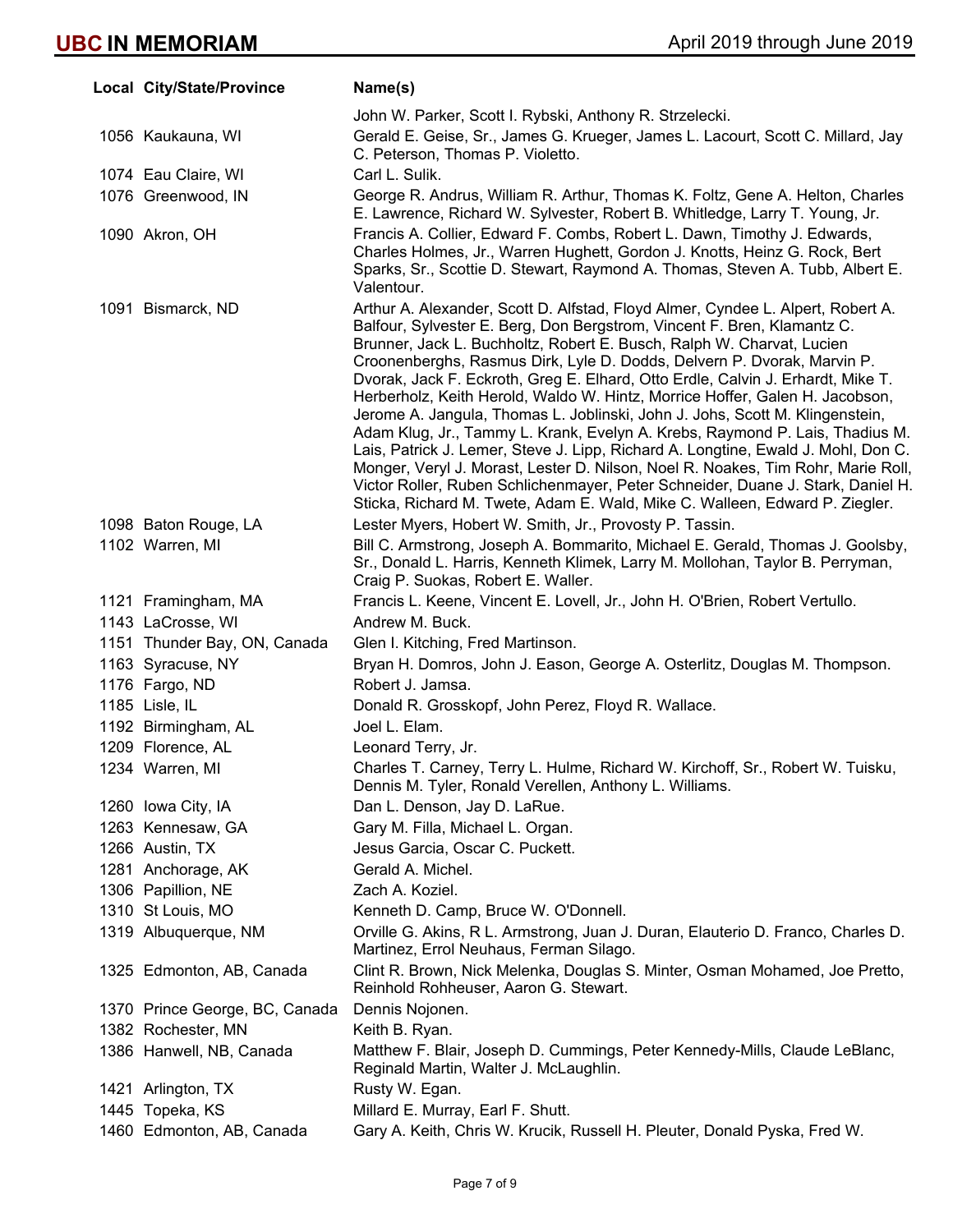**Local City/State/Province Mame(s)** Wrubel. 1485 Merrillville, IN Jacob B. Grott, Richard M. Simon, Donald O. Wilke. 1503 Oregon City, OR Victor A. Furtado, David S. Sherrell, Walter L. Straight. 1510 Escanaba, MI Michael H. Balenger, John A. Liuska, Jr. 1529 Kansas City, MO J C. Brown, Mark K. Lowin, James N. Peterson, Eugene A. Ward. 1541 Delta, BC, Canada Don Elderton, George Hirst. 1554 Hermitage, TN Iain J. Baigrie, Bruce W. Hatmaker, Donald L. Johnson, David M. Meketi. 1556 New York, NY Harold E. Anderson. 1588 Sydney, NS, Canada Michael A. Abbott, Sr., Edgar J. Leblanc, John E. Macmillan, Cornelius J. Marchand, Charles J. Miller, John F. Nicholl, Harold (John) H. Smith. 1592 Sarnia, ON, Canada Darren Ropp. 1596 St Louis, MO Alexander Belko, Frank J. Dillman, George K. Evans, John A. Faulstich, George Frenzel, Jr., Robert Garavaglia, Luther R. Hill, Willis W. Hufford, Pete A. Lecho, Eugene G. Milzark, Mariano Montileone, Perry R. Parker, Charles Schmid, Jr. 1599 Redding, CA Charles A. Adamo, Glenn L. Curtis. 1607 Whittier, CA Dallas D. Kresen, Oke M. Magnusson, Edward P. Pette, Bill Wagner. 1615 Grand Rapids, MI Milo A. Anderson. 1650 Lexington, KY Wm C. Bottom. 1669 Thunder Bay, ON, Canada Christopher Bruyere. 1693 Lisle, IL **Thomas J. Flamm, Larry M. Leable.** 1789 South Lake Tahoe, CA William E. Duff, Walter J. Hummel, Jack R. Mocabee. 1795 Farmington, MO John F. Newton. 1809 Oakland Park, FL Stanley W. Susky. 1836 Russellville, AR Floyd Emberson. 1839 Pacific, MO Clyde H. Borcherding, Robert A. Brandt, Larry C. Hayes, Wendell R. Menke, Donald J. Sterling. 1846 Metairie, LA M J. Faucheux, Jr., Wilber J. Navarre, Sidney B. Sanford. 1889 Lisle, IL Steven E. Bergstrom, Daniel J. Braun, Joseph S. Brown, Robert P. Cunningham, Martin B. Fuhrman, Hubert Knops, Theodore J. Martodam, Perry Merrick, Earl W. Pavlick, Gerald F. Rosinski, John M. Tenerelli, Henry Weiten. 1905 Orlando, FL Michael G. Harris, Darrel L. Poplin, Kent Seyler. 1907 Delta, BC, Canada Lecinio Moretti. 1912 Phoenix, AZ Francisco J. Arvizu, Michael Cluck, Philip O. Humphrey, John A. Rios, Donald V. Simpson, Keith D. Vansande. 1934 Bemidji, MN Hartvick R. Teslow. 1977 Las Vegas, NV Carl A. Gerloff, Andrew I. Underhill. 1985 Saskatoon, SK, Canada John J. Boyd, Raymond D. Purdy. 2041 Ottawa, ON, Canada Gilles Doyon, Alain Philippe, Pierre Roy. 2103 Calgary, AB, Canada Dylan F. Emilio, Jeremy Procter. 2158 Bettendorf, IA Bernard L. Hunter, Daniel H. Kinley, Michael R. Seidel. 2168 Boston, MA Anthony J. Arnone. 2182 Anjou, QC, Canada Guy Lefebvre. 2214 Festus, MO David E. Chilton. 2232 Pasadena, TX Jon S. Harrison, Ryan C. Hyatt, Kenneth N. Polk, Patrick W. Preston, Sr., Pablo Ramirez, Jr., George W. Wall. 2236 Oakland, CA Jesse F. Casey, Richard C. Dolan, Edmund P. Dondero, Harry Forbes, Jr., George G. Mastora, Malen E. Standridge. 2262 Hanwell, NB, Canada William J. Shannon. 2283 Pewaukee, WI John F. Ward. 2287 New York, NY Gennaro A. Colabatistto, Mario Maldonado. 2298 Rolla, MO James E. Murray.